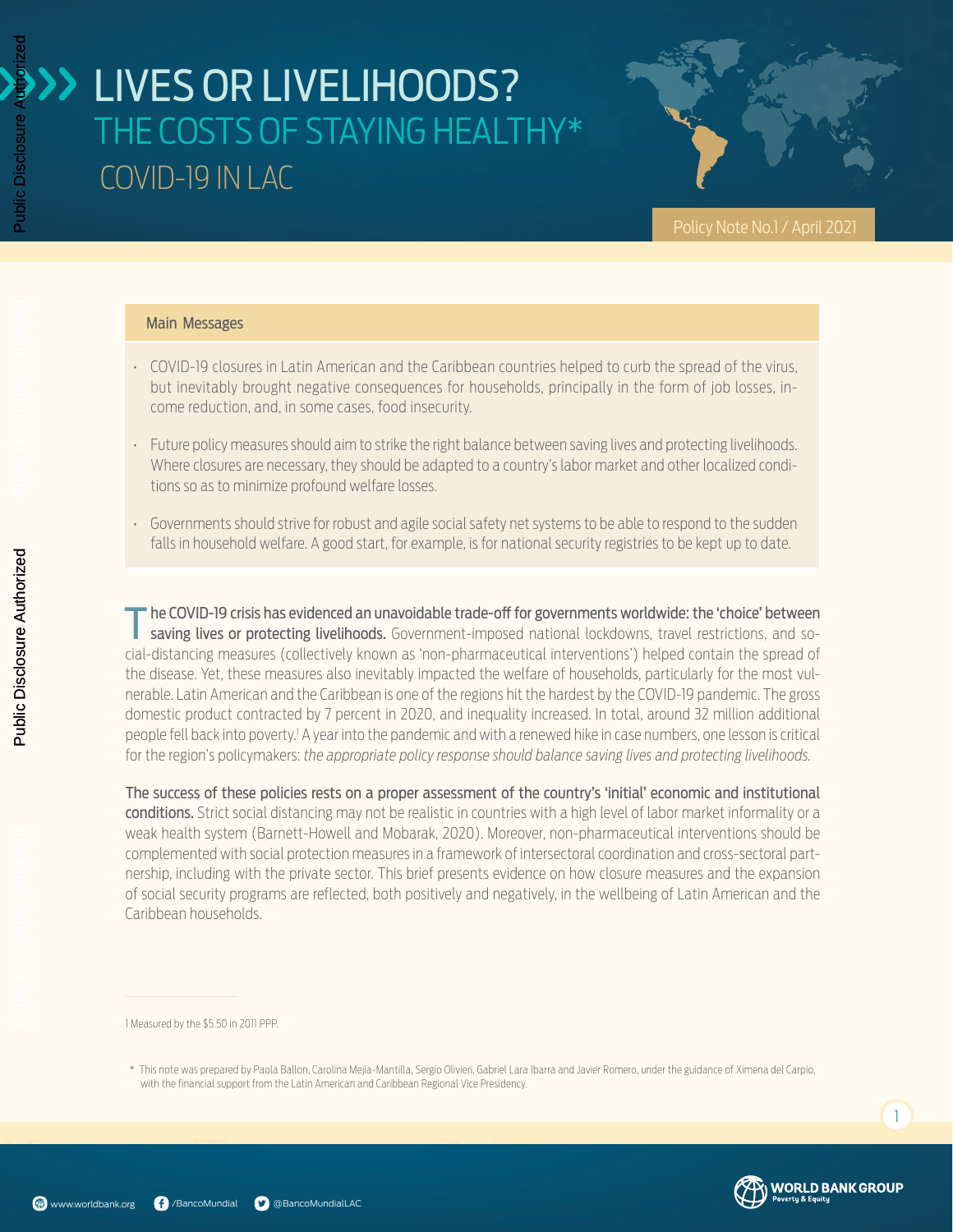

Policy Note No.1 / April 2021

### The Benefits and Costs of Closures

Lockdown and safe-distancing measures implemented by governments in the region undoubtedly contributed to saving lives. Between April and September 2020, Latin America and the Caribbean registered a sustained decrease in new coronavirus cases and deaths as a result of containment and closure policies, such as school shutdowns and movement restrictions (Figure 1). As these policies became stronger (reflected in a higher stringency index), countries were able to *flatten the curve* and decongest their emergency health services. The result was a demonstrable decline in the spread and mortality of the disease.



#### Figure 1: COVID-19 & Stringency in Latin America and the Caribbean April – September 20202

Source: Health data from [WHO, Coronavirus \(COVID-19\) Dashboard;](https://covid19.who.int/)  Stringency index from [Oxford COVID-19 Government Response Tracker, Blavatnik School of Government, University of Oxford.](https://www.bsg.ox.ac.uk/research/research-projects/covid-19-government-response-tracker)

 $\overline{2}$ 



<sup>2</sup> The figure plots the daily cases and deaths for the thirteen countries where the World Bank conducted High-Frequency Phone Surveys (see below) for the period April-September 2020. Each observation represents the total number of cases (or deaths) per day across the thirteen countries. The stringency index used in this brief is an overall government response index computed by the Blavatnik School of Government of the University of Oxford, United Kingdom. This index collects publicly available information on 20 indicators of government response on containment and closure policies, economic policies, and health system policies. A higher value denotes greater stringency.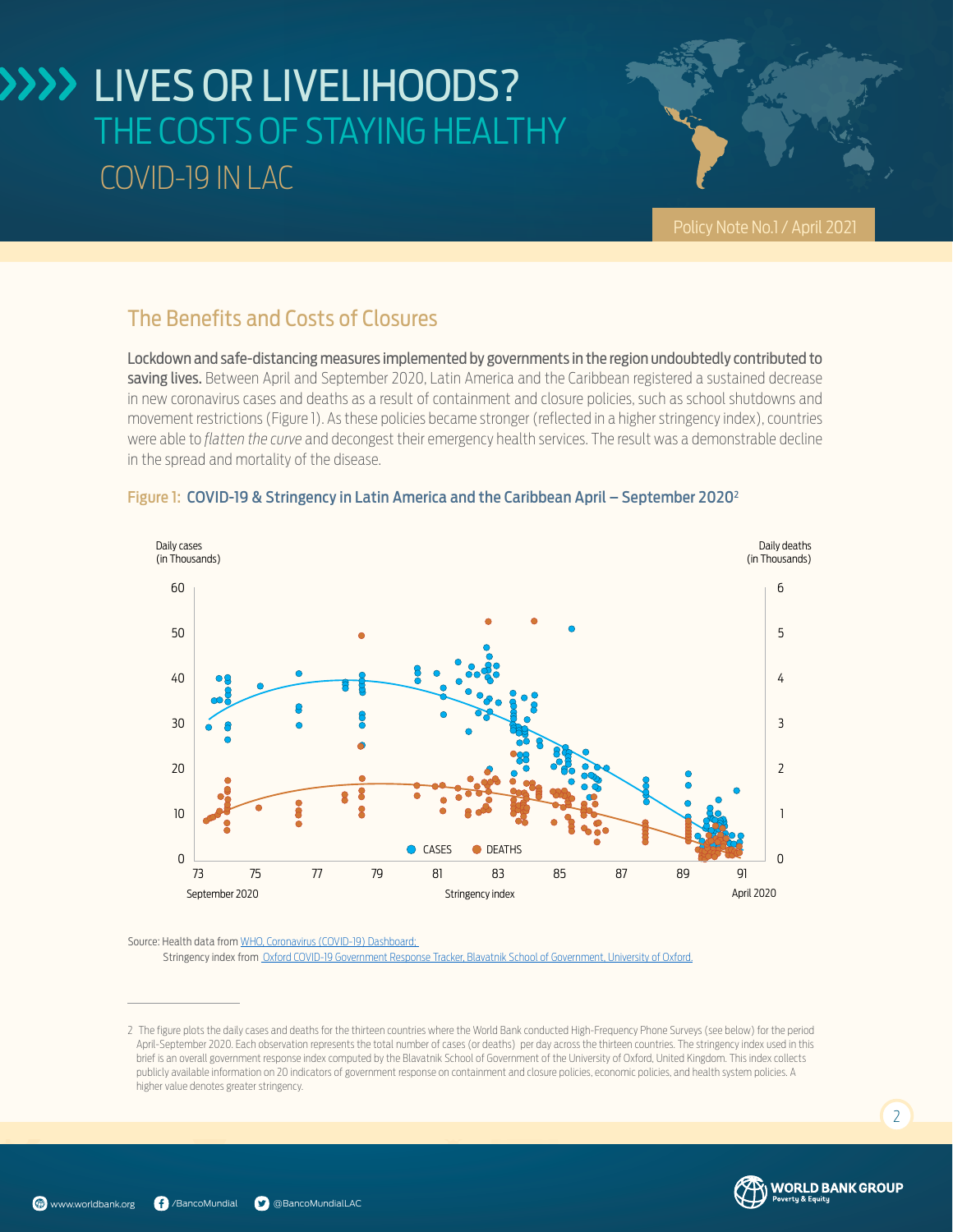

Policy Note No.1 / April 2021

#### The High-Frequency Phone Survey

The World Bank conducted a multi-wave High-Frequency Phone Survey (HFPS) to assess the impact of the coronavirus pandemic on the welfare of Latin American and Caribbean households. Between March and June 2020, the HFPS collected nationally representative information for thirteen countries: Argentina, Bolivia, Chile, Colombia, Costa Rica, Dominican Republic, Ecuador, El Salvador, Guatemala, Honduras, Mexico, Paraguay, and Peru. The HFPS provides information on the welfare loss that households and people experienced regarding food insecurity, changes in employment, income loss, access to health services and education, and coping mechanisms. Additionally, it documents household responses to lockdown and safe-distancing measures imposed by their governments and catalogs the behaviors they undertook to mitigate the spread of the disease. These socioeconomic impacts are available at the COVID-19 monitoring [global dashboard](https://www.worldbank.org/en/data/interactive/2020/11/11/covid-19-high-frequency-monitoring-dashboard), which provides 96 harmonized indicators across 50 countries in Latin America and the world. For further information on the HFPS, see Mejía-Mantilla et al. (2021).

Despite the positive effects on public health, lockdowns and closures also resulted in job losses, family income reductions, and increases in food insecurity (Figure 2). Most countries reached the highest stringency index and jobloss levels about one month after the first lockdown was imposed. A positive and strong association between job losses and the stringency of the closures is observed throughout the region and also over time (Figure 3). However, the magnitude of employment loss was mediated by the structural characteristics of the region's economies.

Countries with high informal economies struggled, which led to substantial employment losses (c.f. Olivieri et al. (2020). For instance, in April 2020, almost 30 percent of Peruvian and Colombian workers lost their jobs, either temporarily or permanently. Countries with lower informality levels and more comprehensive access to internet services adjusted better to teleworking. Job losses in Chile, for example, were six times lower than in Colombia and Peru, despite similar closure policies. As the restrictions relaxed over time and as countries' stringency index declined, job losses decreased across the board. By the end of July 2020, around 10 percent of workers in the region experienced unexpected unemployment (albeit rates in Colombia remained high, at 20 percent).



#### Figure 2: Welfare losses due to COVID-19



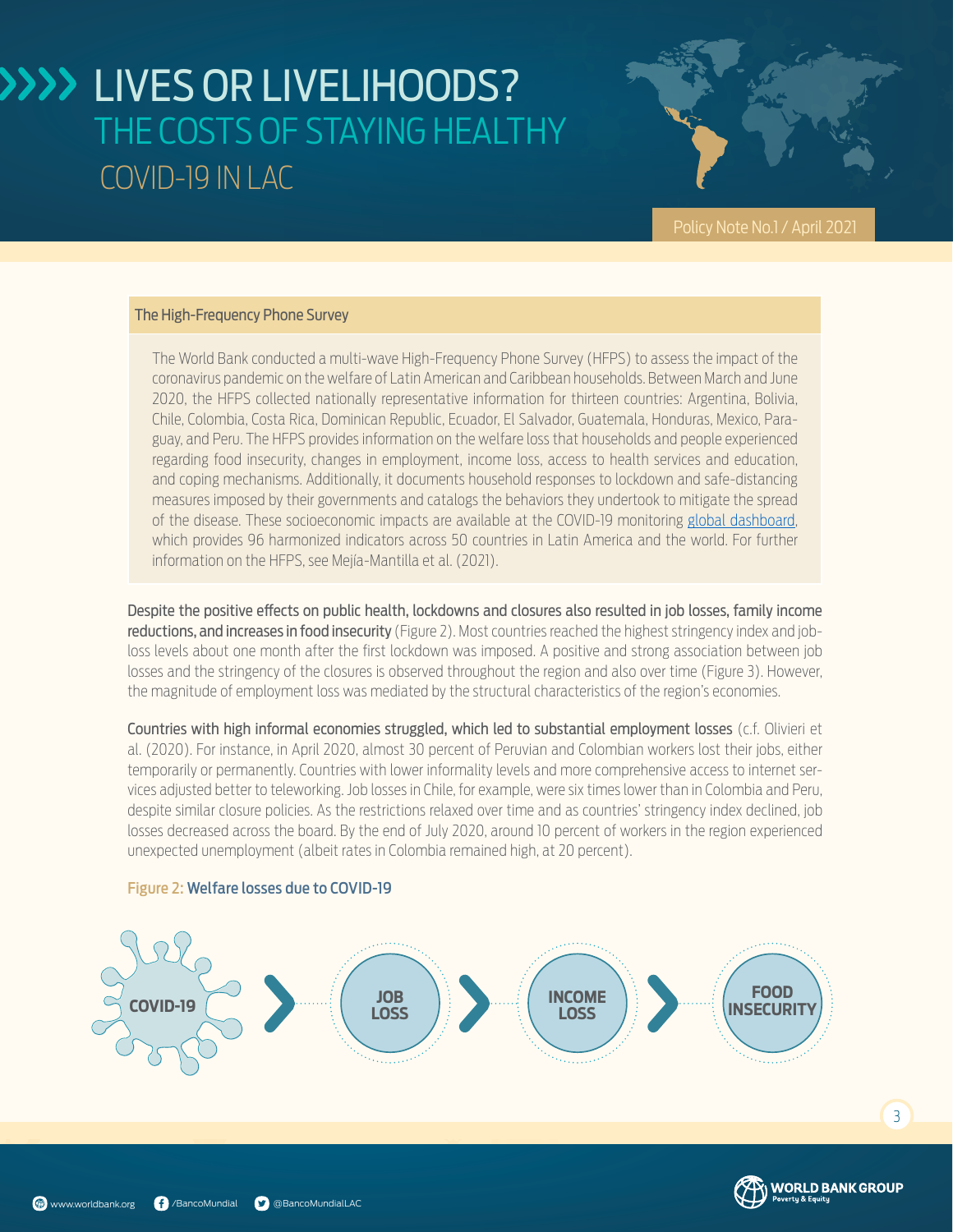

#### Figure 3: Job Loss vs. Stringency in Latin America and the Caribbean



Source: Job loss data from [High-Frequency Phone Surveys \(HFPS\)](https://www.worldbank.org/en/data/interactive/2020/11/11/covid-19-high-frequency-monitoring-dashboard) Stringency index from [Oxford COVID-19 Government Response Tracker, Blavatnik School of Government, University of Oxford.](https://www.bsg.ox.ac.uk/research/research-projects/covid-19-government-response-tracker)

Loss of employment had an immediate impact on family incomes across all countries in the region. By the end of April 2020, when the stringency level was at its highest in the region, 60 to 70 percent of households experienced a decline in total family income. As countries began to reopen, households were able to find alternative employment acture in total ranny meditering codinties degain to respent to respend the able to this attentance employment<br>and income sources, leading to lower losses in household income. The most significant progress was seen in Mexi and Peru. By the end of July 2020, 35 percent fewer households in these two countries reported a loss of income (Figure 4). PER



4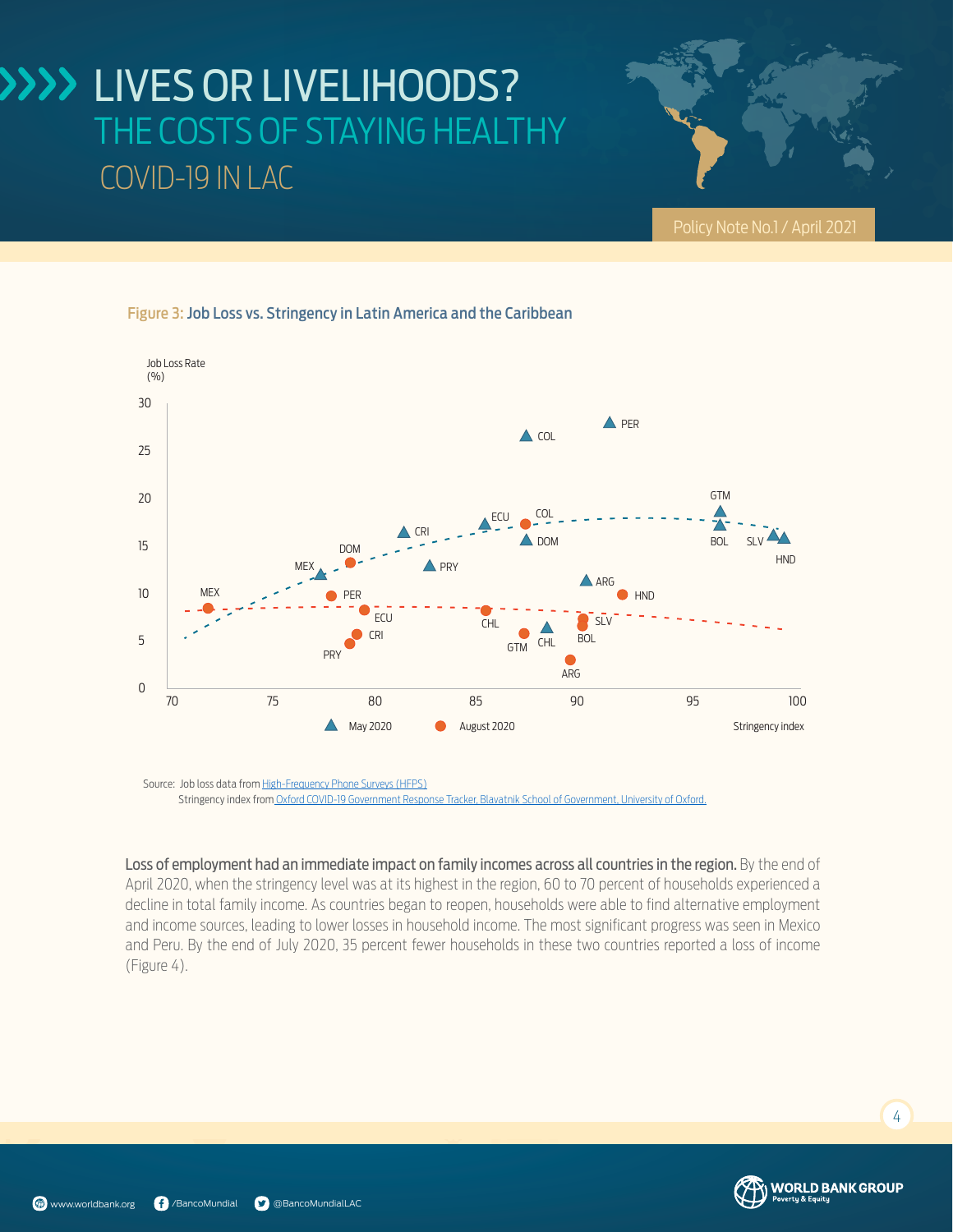### $I<sub>0</sub>$ THE COSTS OF STAYING HEALTHY  $\mathbf{C}$ ECU PER LIVES OR LIVELIHOODS?



HND

#### Figure 4: Income Loss vs. Stringency in Latin America and the Caribbean

Source: Income loss data from [High-Frequency Phone Surveys \(HFPS\)](https://www.worldbank.org/en/data/interactive/2020/11/11/covid-19-high-frequency-monitoring-dashboard) Stringency index from [Oxford COVID-19 Government Response Tracker, Blavatnik School of Government, University of Oxford.](https://www.bsg.ox.ac.uk/research/research-projects/covid-19-government-response-tracker)

 $\triangle$  May 2020

**CDI** 

PRY

Employment losses and reduced family incomes exposed households to higher food insecurity levels. A substantial share of households in the region experienced food insecurity. Honduras had the highest incidence in May 2020, with more than half of households (53 percent) reporting that they ran out of food due to lack of money or resources (Figure 5). Lower rates of food insecurity followed the relaxation of lockdown measures. However, there 60 was still a considerably large percentage of households without enough resources to buy food in August 2020, with approximately one-third of households in Honduras and the Dominican Republic still facing food insecurity. The knock-on effects of food insecurity on children's nutrition and learning outcomes result in further losses in welfare, which in turn affect human capital and productivity in the long term.

CHL

70 75 80 85 90 95 100

August 2020

CHL COL

Stringency index

5

20

30

**MEX** 

40

50

60

70

80

Decrease in Income (% of households)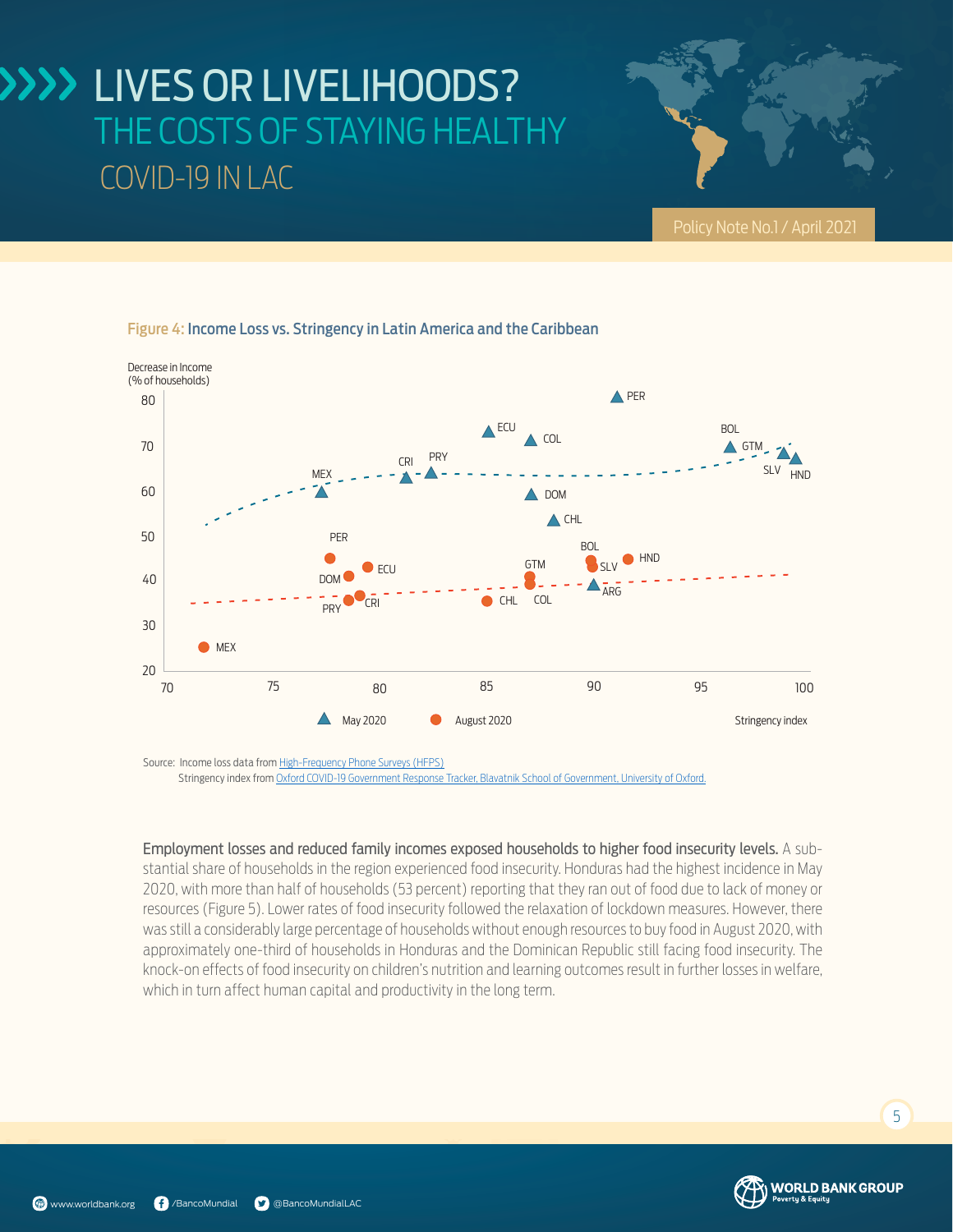## IL LIVES OR LIVELIHOODS? COVID-19 IN LAC THE COSTS OF STAYING HEALTHY

#### Figure 5: Food Insecurity vs. Stringency in Latin America and the Caribbean



Source: Food insecurity data from [High-Frequency Phone Surveys \(HFPS](https://www.worldbank.org/en/data/interactive/2020/11/11/covid-19-high-frequency-monitoring-dashboard)) Stringency index from [Oxford COVID-19 Government Response Tracker, Blavatnik School of Government, University of Oxford.](https://www.bsg.ox.ac.uk/research/research-projects/covid-19-government-response-tracker)

### Fiscal Support

To offset this chain of welfare losses, Latin American and Caribbean governments boosted their non-health **spending in 2020** (Figure 6). In most cases, limited fiscal space and flexibility restricted the extent of their respective responses. Chile had the strongest response, with an additional spending (including foregone revenues) of \$969 per capita. Overall, higher levels of spending are correlated with lower levels of food insecurity but not necessarily with lower levels of income losses or job losses (Table 1). This suggests income losses were substantial and, in some cases, could not be fully compensated by governments' additional fiscal efforts.



Policy Note No.1 / April 2021

HND

 $\overline{\phantom{a}}$  6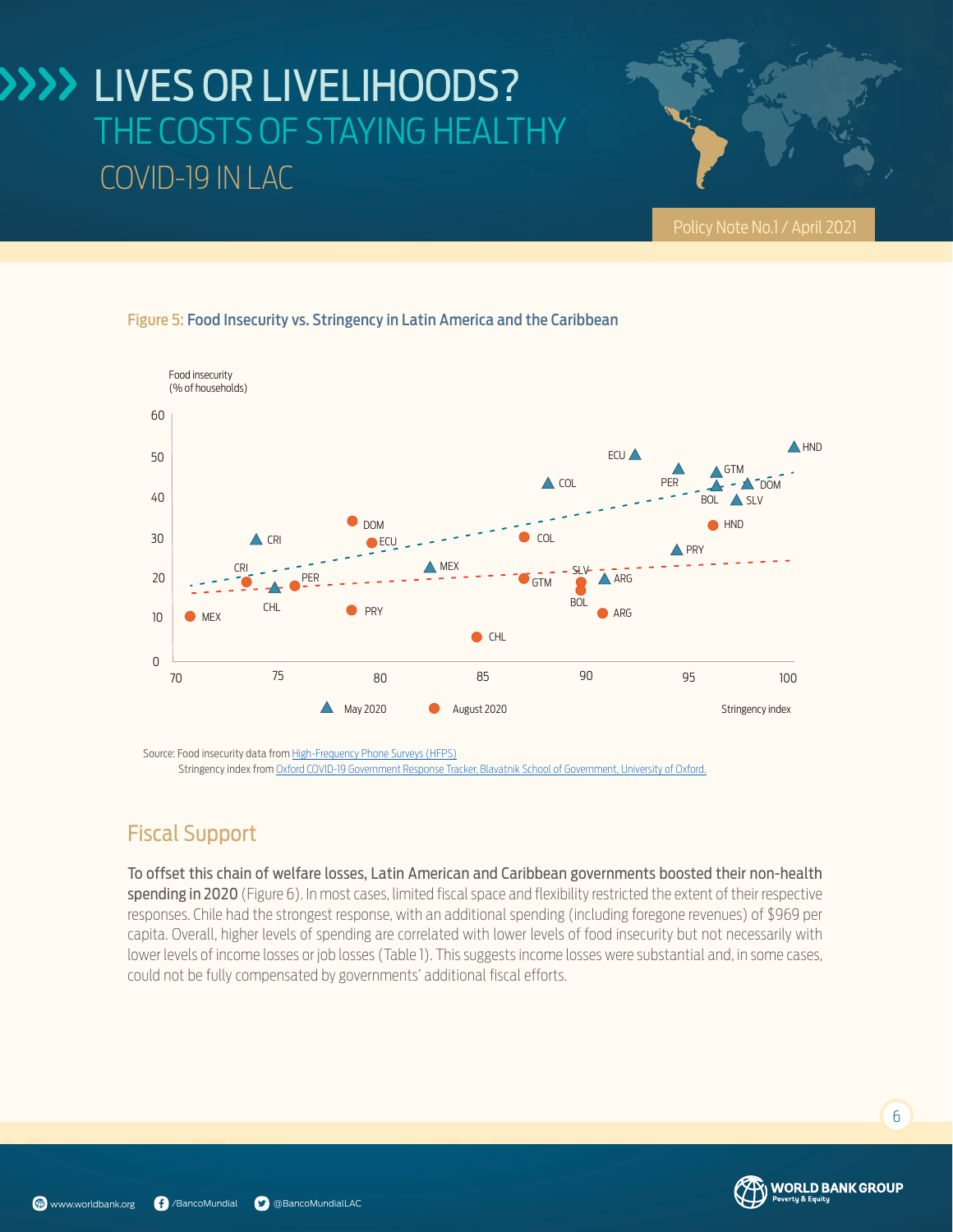### 4 VEC OD I THE COSTS OF STAYING HEALTHY THE COSTS OF STAYING HEALTHY LIVES OR LIVELIHOODS? COVID-19 IN LAC



Figure 6: Additional per capita non-health spending or foregone revenues due to COVID-19 in 2020 (in US dollars)



Source: IMF, 2020.

#### Table 1: Correlation Matrix Additional per capita non-health spending or foregone revenues due to COVID-19 in 2020 (in US dollars)

| Household run out of food<br>because of lack of money or<br>resources |             | Respondent lost job |             |  | Household income decreased |             |
|-----------------------------------------------------------------------|-------------|---------------------|-------------|--|----------------------------|-------------|
| May 2020                                                              | August 2020 | May 2020            | August 2020 |  | May 2020                   | August 2020 |
| $-0.5630*$                                                            | $-0.5981*$  | $-0.4265$           | $-0.1239$   |  | $-0.3439$                  | $-0.1832$   |

\*indicates p<0.1, \*\*indicates p<0.05, and \*\*\*indicates p<0.01

Source: Own estimations based on High-Frequency Phone Survey (HFPS)



7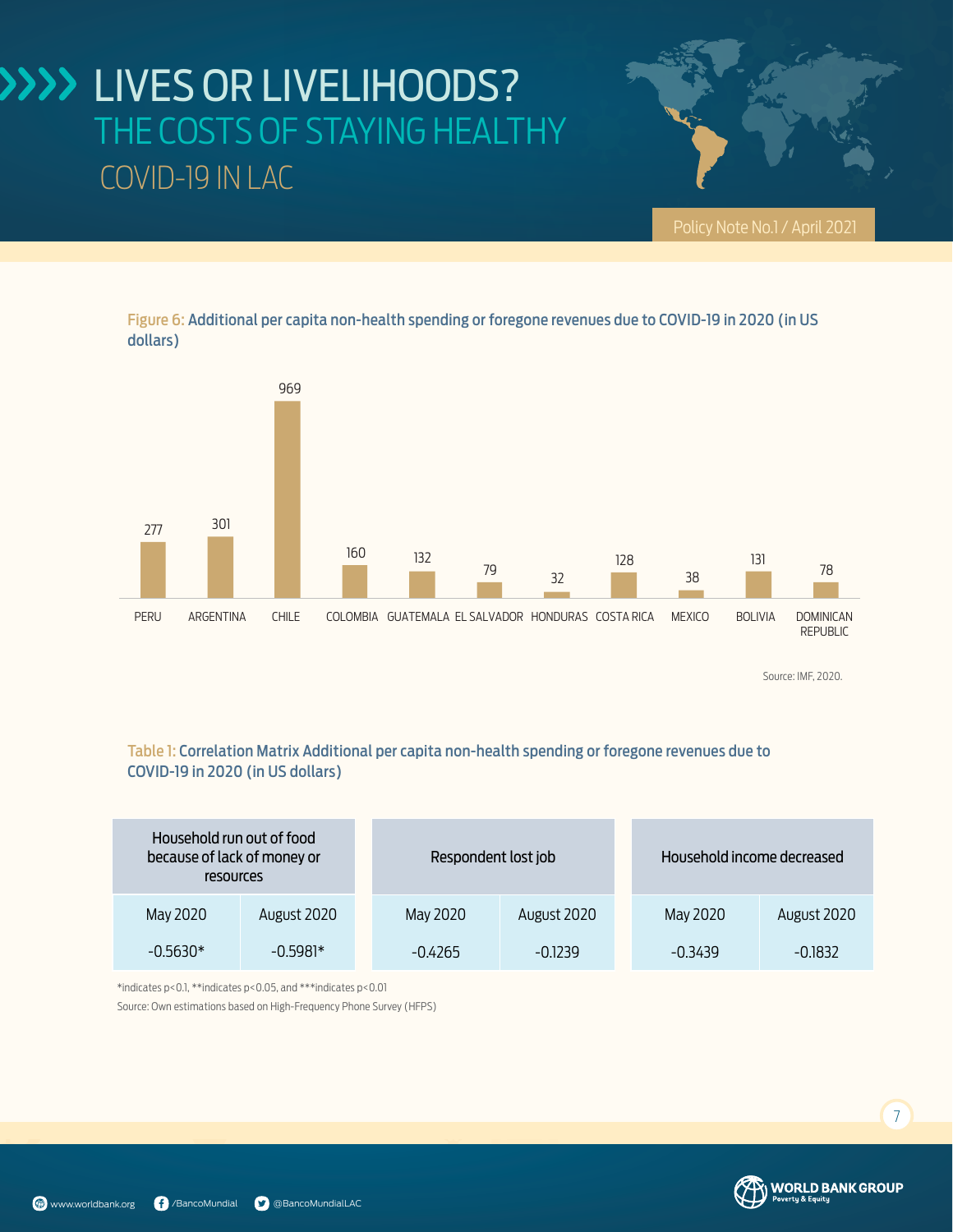

Policy Note No.1 / April 2021

### Looking Forward

The analysis of the High-Frequency Phone Surveys shows how the wellbeing of Latin American and Caribbean households was affected by the policy response of governments across the region, both positively and negatively. As expected, the heterogeneity in welfare losses not only mirrors the differences in countries' policy responses but also reflects their underlying economic and institutional conditions, particularly the nature of their labor market.

A vital lesson that emerges is that lockdown and safe-distancing measures help to save lives but lead to inevitable household welfare losses. Optimal policy responses should adapt the stringency of closures to the potential welfare losses for households, taking particular account of the nature of the economy. Strict security protocols, including the use of facial masks, hand hygiene, and social distancing, should be enforced to the maximum extent possible to avoid closures. Similarly, when non-pharmaceutical interventions are inevitable, their design should aim to minimize the number of jobs lost and, where possible, should be accompanied by social protection measures to support highly vulnerable populations.

A second, interrelated lesson refers to the successful delivery of social safety nets. Where possible, governments should allocate extra funds to compensate for falls in household welfare. As revealed by the response to COVID-19 in Latin America and the Caribbean, the administrative and operative mechanisms that the region's governments had in place were typically weak, insufficiently responsive, or inaccessible to the most vulnerable. For instance, several countries did not have up-to-date social security registries (Olivieri and Rivadeneira, 2021). Going forward, countries would benefit from investing in improving these registries in a framework of intersectoral coordination and by making their social protection policies and programs more inclusive.

Until vaccines become available for the large majority of the population, the region still faces the challenge of fighting COVID-19 infections while minimizing knock-on welfare losses. Learning from the 2020 experience is essential for governments to adapt and adjust their responses so as to ensure an inclusive recovery and reduce negative long-term consequences.



8